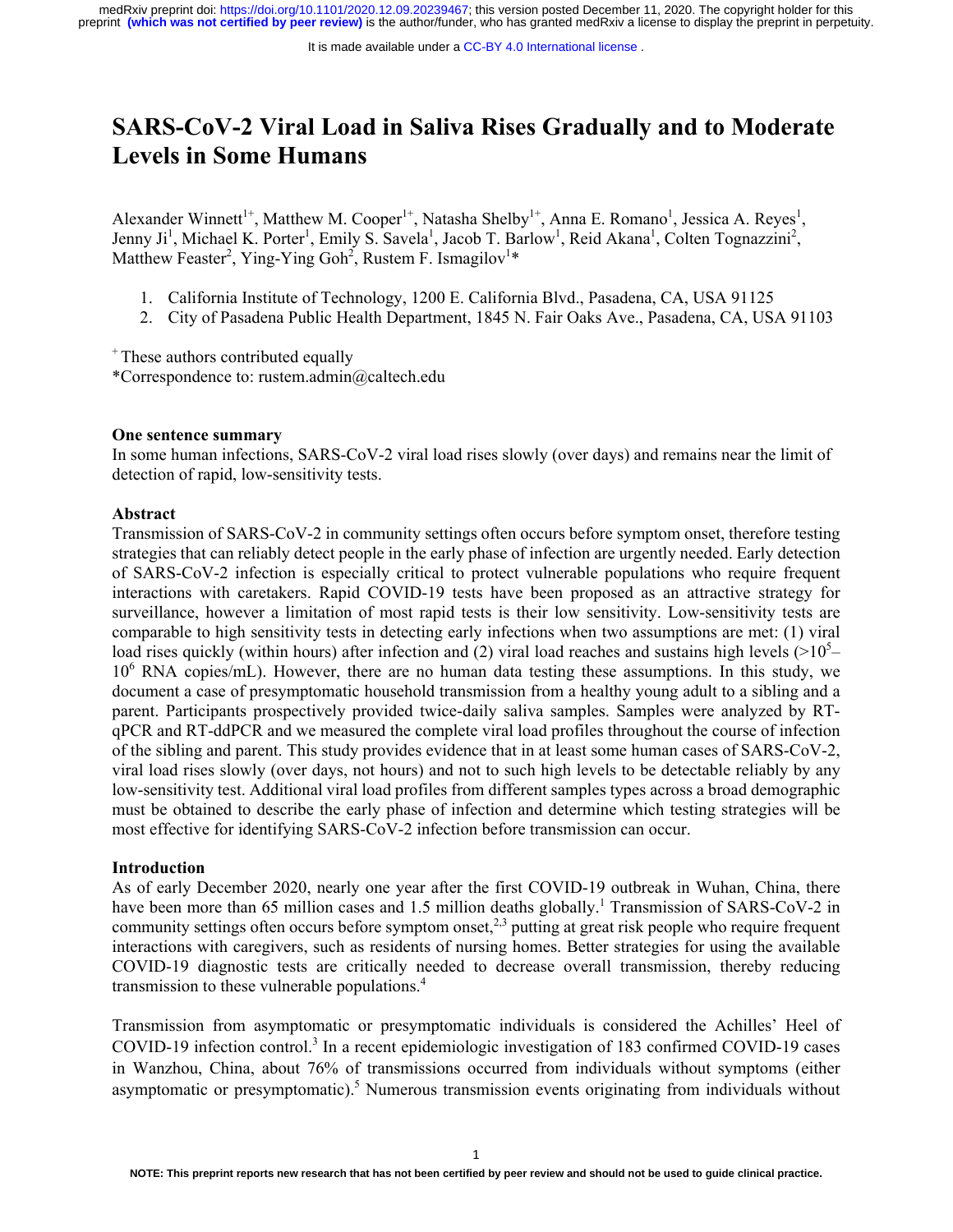It is made available under a CC-BY 4.0 International license.

symptoms have been documented in a variety of locations, such as dinner parties,<sup>6</sup> skilled nursing facilities,<sup>2,7</sup> correctional facilities,<sup>8</sup> sporting events,<sup>9,10</sup> religious ceremonies,<sup>6</sup> and spring break trips.<sup>11</sup>

The importance of effective testing strategies to quell transmission from individuals without symptoms is underscored by an outbreak at an overnight camp in Wisconsin<sup>12</sup> where a 9<sup>th</sup> grade student developed symptoms the day after arrival, prompting quarantine of 11 close contacts. All 11 contacts were asymptomatic and released from quarantine after receiving negative rapid antigen test results. However, 6 of the 11 went on to develop symptoms, and an outbreak ensued, with more than 100 additional individuals (a total of 3/4 of camp attendees) infected. In contrast, a more successful containment of an outbreak was documented in a skilled nursing facility in Los Angeles, where serial surveillance PCR testing was initiated immediately after three residents became symptomatic and tested positive.<sup>13</sup> PCR results prompted isolation of 14 infected individuals without symptoms, which limited the outbreak to a total of only 19 out of 99 residents over the course of two weeks. These cases demonstrate the value of testing strategies that can detect and isolate infected individuals in the early phase in the infection, reducing the potential for transmission to others during the elicitation window (the period when a person is infectious but not isolating). $14$ 

More than 200 *in vitro* diagnostics have received Emergency Use Authorization (EUA) from the U.S. Food and Drug Administration for identification of acute SARS-CoV-2 infection.<sup>15</sup> These tests have a wide range of sensitivities. The most sensitive tests, with limits of detection (LOD) of  $10^2$ -10<sup>3</sup> RNA copies/mL, include the RT-qPCR assays. These tests typically involve more intensive sample-preparation methods to extract and purify RNA and most are run in centralized laboratories (with a few exceptions of point-of-care tests that integrate rigorous sample preparation and RNA detection<sup>15,16</sup>). At the other extreme are the lowsensitivity tests (LODs of  $\sim 10^5 - 10^7$  RNA copies/mL), such as antigen tests or molecular tests that do not perform rigorous sample preparation. These tests offer tangible advantages, such as being fast (rapid antigen tests yield results in minutes), less expensive to manufacture, and can be deployable outside of laboratories.

Rapid, low-sensitivity tests are clearly a valuable part of the overall infection control strategy; however, the use of such tests as a strategy for diagnosing infected persons at the early phase of infection is controversial. The U.S. Food & Drug Administration (FDA) has authorized such tests for use in symptomatic populations. Data in several reports suggest that such tests may miss presymptomatic and asymptomatic individuals early in the infection.<sup>12,17</sup> However, logical arguments have also been made,<sup>18,19</sup> in favor of widely deploying surveillance tests with "analytic sensitivities vastly inferior to those of benchmark tests."<sup>18</sup>

Low-sensitivity tests will be equally effective to high-sensitivity tests at minimizing transmission if the following two assumptions about the early phase of SARS-CoV-2 infection hold true: (i) viral load increases rapidly, by orders of magnitude within hours, and (ii) viral load reaches and sustains high levels during the infectious window, such that a rapid low-sensitivity test would have a similar ability to detect early-phase infections compared with high-sensitivity tests. These two assumptions have not been tested in humans. Viral load at the early phases of SARS-CoV-2 infection remains a knowledge gap necessary to inform the use of testing resources to effectively minimize transmission. To fill this knowledge gap, and inform selection of diagnostic tests appropriate for identifying infections in the earliest phases, requires studies that monitor SARS-CoV-2 viral load with high temporal resolution (beginning at the incidence of infection) and in a large, diverse cohort of individuals.

We are conducting a case-ascertained observational study in which community members recently diagnosed with COVID-19 and their SARS-CoV-2-presumed-negative household contacts prospectively provide twice-daily saliva samples. We are quantifying absolute SARS-CoV-2 RNA viral load from these saliva samples using RT-qPCR and RT digital droplet PCR (RT-ddPCR) assays. This article documents preliminary results from the study, with the complete SARS-Cov-2 viral load profiles from two cases of observed household transmission.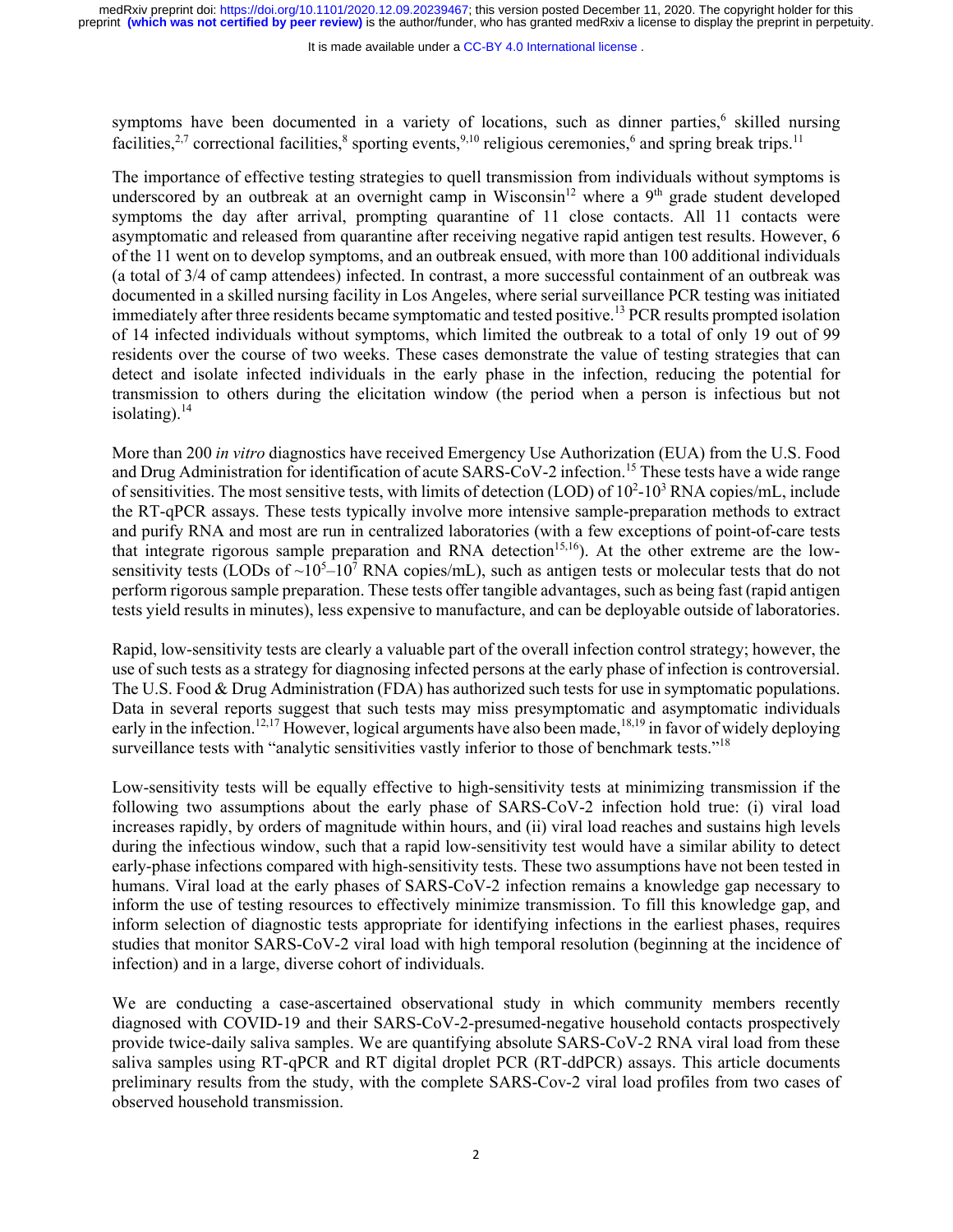It is made available under a CC-BY 4.0 International license.

#### **Methods**

# *Participant Population*

This study was reviewed and approved by the Institutional Review Board of the California Institute of Technology, protocol #20-1026. All participants provided written informed consent prior to participation. Individuals ages 6 and older were eligible for participation if they lived within the jurisdiction of a partnering public health department and were recently (within 7 days) diagnosed with COVID-19 by a CLIA laboratory test or were currently living in a shared residence with at least one person who was recently (within 7 days) diagnosed with COVID-19 by a CLIA laboratory test. The exclusion criteria for the study included physical or cognitive impairments that would affect the ability to provide informed consent, or to safely self-collect and return samples. In addition, participants must not have been hospitalized, and they must be fluent in either Spanish or English. Individuals without laboratory confirmed COVID-19 but with symptoms of respiratory illness in the 14 days preceding screening for enrollment were not eligible. Study data were collected and managed using REDCap (Research Electronic Data Capture) hosted at the California Institute of Technology.

#### *Symptom Monitoring*

Participants in the study completed a questionnaire upon enrollment to provide information on demographics, health factors, COVID-19 diagnosis history, COVID-19-like symptoms since February 2020, household infection-control practices and perceptions of COVID-19 risk. Additionally, participants recorded any COVID-19-like symptoms (as defined by the U.S. Centers for Disease Control<sup>20</sup>) that they were experiencing on a symptom-tracking card at least once per day. Participants also filled out an additional questionnaire at the conclusion of the study to document behaviors and interactions with household members during their enrollment.

## *Collection of Respiratory Specimens*

Participants self-collected saliva samples using the Spectrum SDNA-1000 Saliva Collection Kit (Spectrum Solutions LLC, Draper, UT, USA) at home twice per day (after waking up and before going to bed), following the manufacturer's guidelines. Participants were instructed not to eat, drink, smoke, brush their teeth, use mouthwash, or chew gum for at least 30 min prior to donating. These tubes were labelled and packaged by the participants and transported at room temperature by a medical courier to the California Institute of Technology daily for analysis.

## *Nucleic Acid Extraction*

An aliquot of 400 µL from each saliva sample in Spectrum buffer was manually extracted using the MagMAX Viral/Pathogen Nucleic Acid Isolation Extraction Kit (Cat. A42352, Thermo Fisher Scientific) and eluted in 100 µL. Positive extraction controls and negative extraction controls were included in every extraction batch: Positive extraction controls were prepared by combining 200 µL commercial pooled human saliva (Cat. 991-05-P, Lee Bioscience) with 200 µL SARS-CoV-2 heat inactivated particles (Cat. NR-52286, BEI Resources) at a concentration equivalent to 7500 genomic equivalent units/mL, mixed with the buffer from the Spectrum SDNA-1000 Saliva Collection Device. Negative extraction controls were prepared by combining 200 µL commercial pooled human saliva and 200 µL Spectrum buffer. Spectrum buffer contained components that inactivate the virus and stabilize the RNA, facilitating the study.

## *Quantification of Viral Load by RT-qPCR*

An aliquot of 5 µL of eluent was input into duplicate 20 µL RT-qPCR reactions (Cat. A15299, TaqPath 1-Step RT-qPCR Master Mix, CG) with multiplex primers and probes from Integrated DNA Technologies (Coralville, IA, USA) targeting SARS-CoV-2 N1 (Cat. 10006821, 10006822, 10006823) and N2 (Cat. 10006824, 10006825, 10007050), and human RNase P (Cat. 10006827, 10006828, 10007061). Positive and negative reaction controls were included on every plate: Templates for positive control reactions contained 4 copies per µL of SARS-CoV-2 genomic RNA from nCoV 2019-nCoV/USA-WA1/2020 (Cat.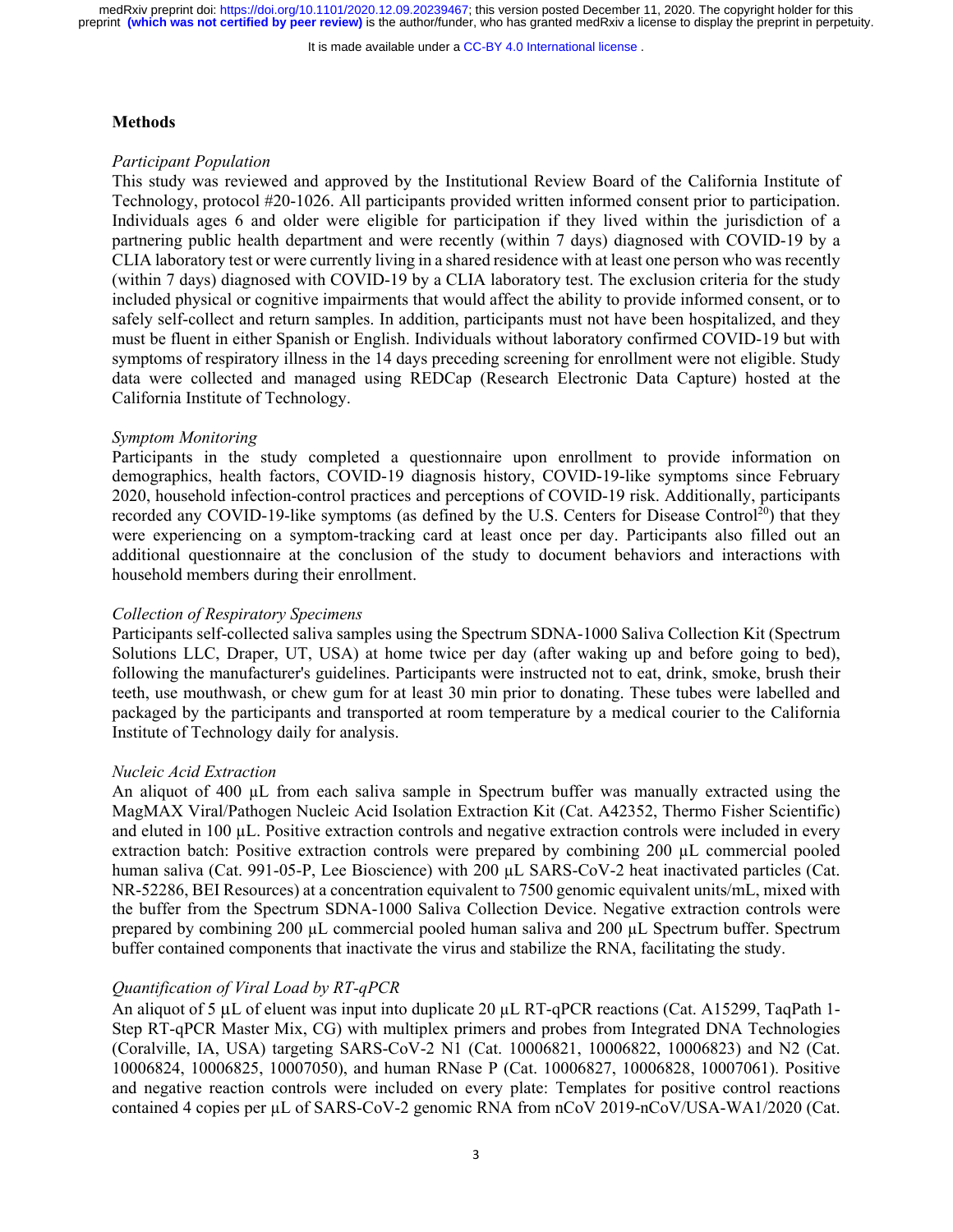It is made available under a CC-BY 4.0 International license.

NR-52281, BEI) in 5 µL of nuclease-free water (Cat. AM9932, ThermoFisher Scientific), and negative reaction controls contained only nuclease-free water. Reactions were run on a CFX96 Real-time PCR System (Bio-Rad Laboratories) according to the amplification protocol defined in the CDC 2019-Novel Coronavirus (2019-nCoV) Real-Time RT-PCR Diagnostic Panel, with Ct determination by autothresholding each target channel. Ct values were converted to viral load relative to the resulting value of known input of SARS-CoV-2 heat-inactivated particles in the positive extraction control. The conversion was done across all qPCR samples, using the average Ct values of the positive control for the two SARS-CoV-2 gene targets (N1 and N2; each 32.50 and N=11) after auto-thresholding on cycles 10-45.

#### *Quantification of Viral Load by RT-ddPCR*

An aliquot of 5.5 µL from a dilution of the eluent (samples were diluted to be within the range required for ddPCR) was input into 22 µL reactions of the Bio-Rad SARS-CoV-2 ddPCR Kit (Cat. 12013743, BioRad Laboratories) for multiplex quantification of SARS-CoV-2 N1 and N2 targets, and human RNase P targets. Droplets were generated on a QX200 droplet generator (#1864002, Bio-Rad Laboratories) and measured using a QX200 Droplet Digital PCR System (#1864001, Bio-Rad Laboratories), with analysis using QuantaSoft Analysis Software.

#### *Conversion of Ct Values to Viral Load*

RT-qPCR Ct values from our assay were converted to viral load (copies/mL) using the following equation:

*Viral Load* =  $7500 * (2^{32.50 - Ct})$ 

Both the CLIA Laboratory and the laboratory analysis in Kissler et al.<sup>21</sup> utilized similar assays to ours, and therefore we assumed this same equation could be used to estimate viral load from Ct values from those sources.

#### *Sequencing*

Extracted RNA from samples taken from the early, peak, and late infection stages of each of the three individuals infected with SARS-CoV-2 was sequenced by the Chan Zuckerberg Biohub (San Francisco, CA, USA). All sequences, throughout infection, and across household contacts, were found to be identical.

## **Results and Discussion**

We report a case of SARS-CoV-2 transmission in a household of four individuals, who we refer to as Parent-1, Parent-2, Sibling-1, and Sibling-2 (Table S1). Sibling-1 (who reported recent close contact with someone infected with SARS-CoV-2) and Sibling-2 returned home together from out-of-state and were CLIA-lab RT-qPCR tested for COVID-19 the next day. The following day, Sibling-2's specimen resulted negative, and Sibling-1's specimen resulted positive, prompting Sibling-1 to isolate and all household members to quarantine. Within hours of receiving Sibling-1's positive-test result, they were enrolled in the study. Parent-2 remained SARS-CoV-2-negative in all samples. Parent-1 and Sibling-2 were SARS-CoV-2-negative upon enrollment and became continuously positive starting  $\sim$ 36 hours after enrollment. Viral sequencing determined that the SARS-CoV-2 in samples from Sibling-1, Parent-1 and Sibling-2 shared identical sequences to each other, highly supportive of household transmission.

All nucleic acid measurements from saliva samples included human RNase P target measurements (Figure S2) as an indicator of sample quality to confirm that viral load dynamics were not an artifact of sample collection. RNase P Ct values were consistent across samples from each participant: during the early phase of infection (from enrollment to just beyond peak viral load, up to day 8 of enrollment), the 15 samples from Parent-1 had an average RNase P Ct value of 27.28 (±1.12 SD), and the 15 samples from Sibling-2 had an average Ct value of 24.51 ( $\pm$ 1.31 SD). Also, a pattern of lower RNase P Ct values (more human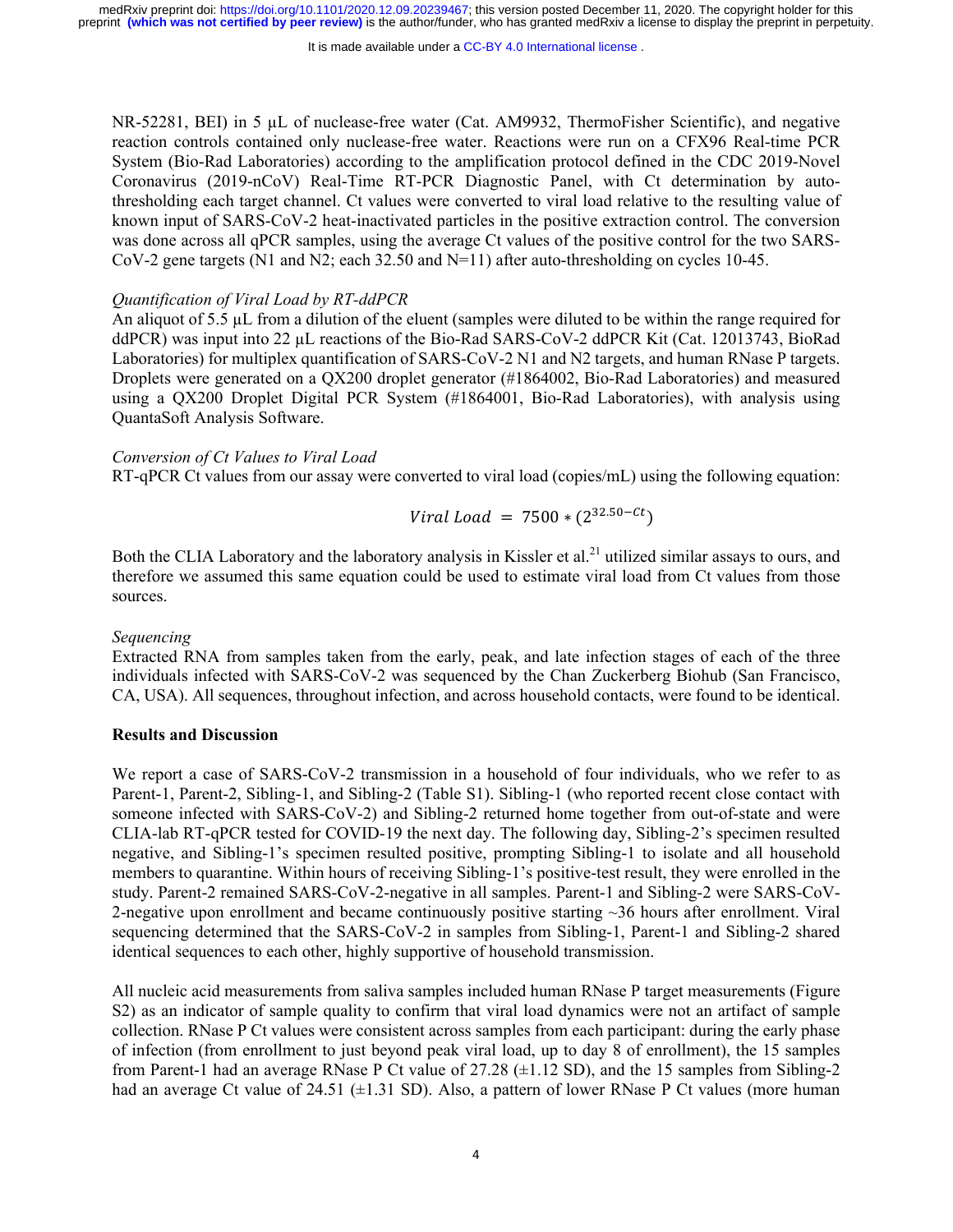It is made available under a CC-BY 4.0 International license.

material) in morning samples than evening samples is occasionally discernable, although this pattern does not appear to dominate viral load signal.

RT-qPCR and RT-ddPCR measurements of viral load from saliva samples provided by the three infected individuals (Figure 1) offer three insights. (i) Presymptomatic viral loads in some humans can rise over the course of days not hours, which is slower than expected.18,22 This slow rise increases the utility of sensitive tests (such as PCR) to enable earlier detection and isolation of infected individuals before their viral load increases to a presumably more infectious level. Sibling-2's viral load rose slowly—within PCR detection range—for 3 days until viral load reached the limit of detection (LOD) for rapid tests. This slow rise also makes it more dangerous to assume that most persons with low viral load will not become infectious<sup>19</sup> and therefore do not need to self-isolate: Sibling-2 produced 6 positive samples in the  $10^3$ - $10^5$  copies/mL range presymptomatically before peaking at  $\sim 10^7$  copies/mL. (ii) Peak viral load does not always rise above the LOD of rapid, low-sensitivity tests, as expected.<sup>18,22</sup> Of 88 positive SARS-CoV-2 samples, only one sample was well above the LOD range of rapid tests. Furthermore, in Sibling-1, the logical source of the two infections, neither the CLIA-lab test nor our testing detected viral loads above  $10^7$  copies/mL during the presumed period of household transmission. (iii) The LOD of a test can affect how early in infection we can diagnose an infected person, and how consistently we can detect early-phase infections. Of the 52 positive samples from the first 10 days of the study, 33 were near or above the LOD of the more sensitive rapid test (ID NOW, as determined by the FDA) whereas only 3 were near or above the least sensitive LOD of  $9.3*10<sup>6</sup>$  copies/mL (Table S2). Importantly, there were several days during the presymptomatic period that Parent-1 and Sibling-2 were detected by RT-qPCR, but may not have been reliably detected by many low-sensitivity tests.

The insights from this study are also supported by analysis of data by Kissler et al.,  $^{21}$  reporting longitudinal (but less frequent) testing of anterior nares and oropharyngeal swabs from individuals associated with the National Basketball Association (Figure S1). In Kissler et al.<sup>21</sup>, viral loads rose slowly (for up to 5 days in some individuals) between the first PCR positive test to the LOD of rapid tests. Few of these samples ever reached viral loads well above the LODs of most rapid antigen tests (Table S2). Low-sensitivity tests have a role in the COVID-19 testing strategies, but our limited data from this study and data from Kissler et al.<sup>21</sup> demonstrate clearly that for at least some individuals, low-sensitivity tests will likely be unable to reliably diagnose SARS-CoV-2 infection during the early phase of infection. Our limited data are consistent with the use of low-sensitivity tests for point-of-care confirmation of suspected COVID-19 in symptomatic individuals, as authorized by the FDA, but not for universal surveillance testing of asymptomatic individuals, as has been proposed. $18,19,22$ 

Additional studies are urgently needed to address several limitations of this work. High-frequency viral load measurements from the incidence of infection must be observed in a larger, diverse pool of participants to infer the distribution of viral load profiles in human SARS-CoV-2 infection. Both saliva and nasal swabs have been proposed as sample types for rapid, low-sensitivity tests; however, the LOD of these tests is better defined in nasal swabs. Our study only analyzed saliva; although saliva has been demonstrated to be a more sensitive sample type than nasopharyngeal swab by some studies,  $^{23}$  other studies have arrived at the opposite conclusion.<sup>24,25</sup> The details of saliva collection, sample stabilization, preanalytical handling, sample-preparation protocols, and timing of sampling may play a role in the apparent sensitivity measured in different sample types. No previous study has directly compared saliva with other sample types during the early phase of SARS-CoV-2 infection. Quantitative comparisons of multiple respiratory sample types (including nasal, oropharyngeal, and nasopharyngeal swabs) at the same time points are needed to clarify viral load profiles in different respiratory specimen types. Lastly, to understand the relationship between viral load and infectiousness, direct comparisons of RNA viral load to culturable virus titer across the entire course of infection are needed. Data to address these limitations are needed to inform optimal testing strategies to reduce SARS-CoV-2 transmission.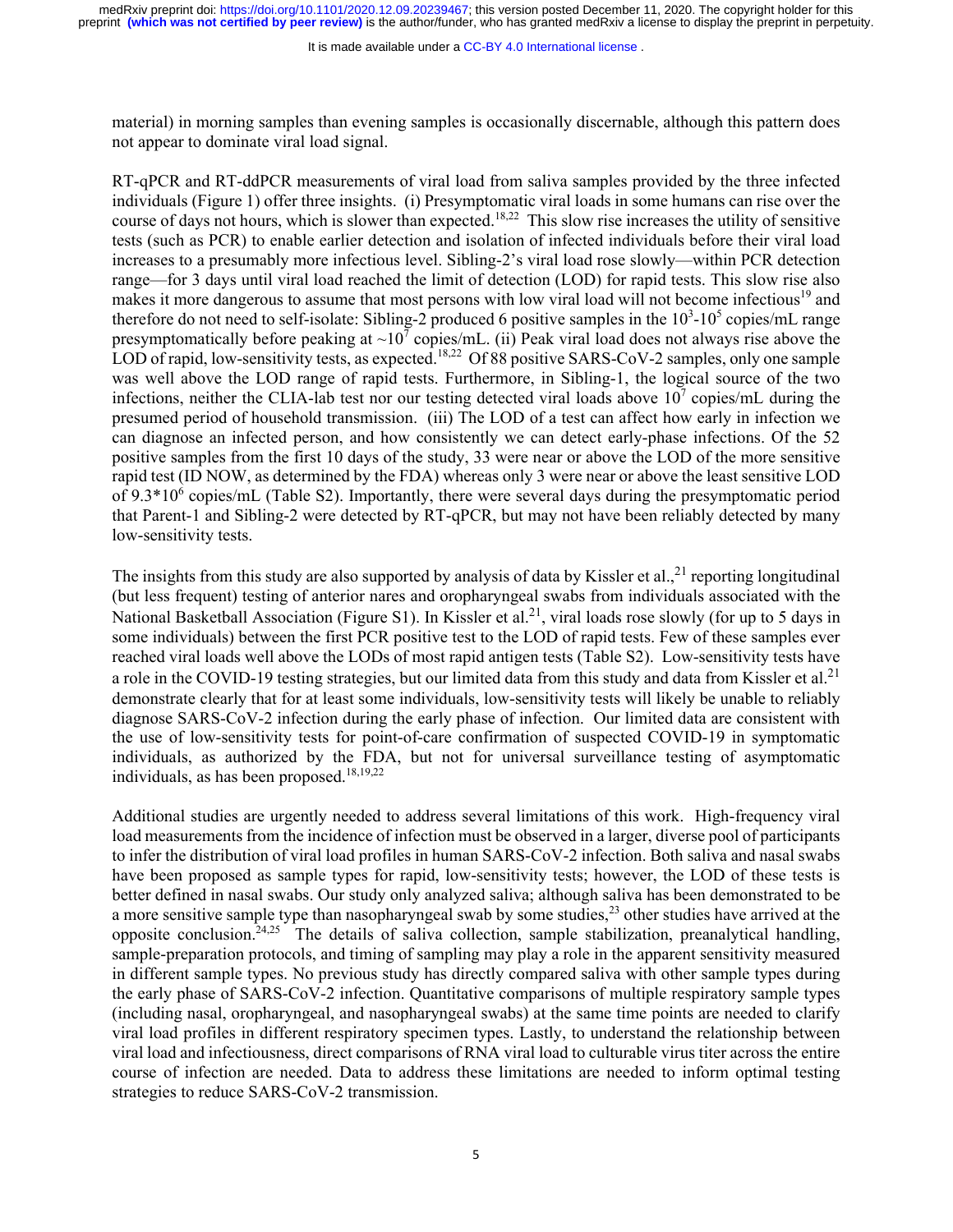It is made available under a [CC-BY 4.0 International license](http://creativecommons.org/licenses/by/4.0/) .

Understanding the kinetics of viral load from the incidence of infection and throughout the infectious period for a broad demographic will have implications on SARS-CoV-2 testing policies, including policies around travel. For example, several states require recent negative test results for out-of-state visitors prior to arrival. Although some states acknowledge the risk of false negative results by low-sensitivity tests and require PCR confirmation,<sup>19,26</sup> others do not specify the type of negative test result required for arrival.<sup>27</sup> If rapid low-sensitivity tests are used, they would risk missing presymptomatic individuals before they rise to their highest (and presumably most infectious) viral load. Such false negative tests have the potential to create a costly false sense of security; individuals who may have been recently exposed and receive a negative result from a low-sensitivity test may be more likely—compared to individuals who did not get a test—to come into contact with other members of the community, including the most vulnerable populations.

All tests have value when used properly and within the right strategy, and we anticipate that these preliminary results will stimulate studies that will provide a better understanding of SARS-CoV-2 viral load in the early stages of infection and lead to the development of effective testing strategies.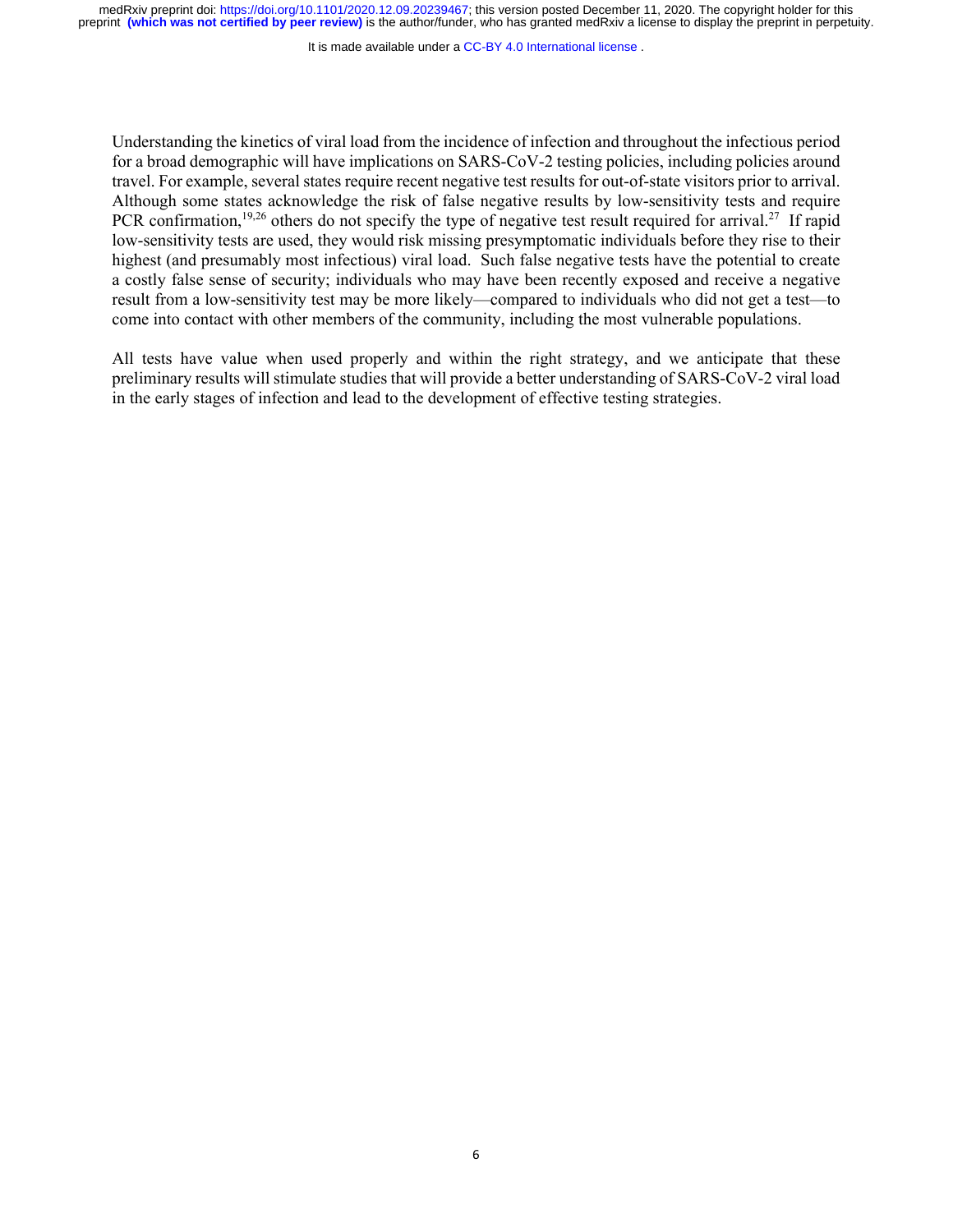It is made available under a CC-BY 4.0 International license.



**Sample Collection Time** (Days from Enrollment in Study)

**FIGURE 1. Quantified SARS-CoV-2 saliva viral load after transmission between household contacts relative to detection limits of rapid tests.** SARS-CoV-2 viral load over time for "Sibling-1" (the household index case), as well as "Parent-1" and "Sibling-2." All three viral sequences were identical. Star indicates the viral load estimated from the cycle threshold (Ct) result from the commercial CLIA laboratory test used to diagnose Sibling-1. Diamonds indicate conversion from N1 target cycle threshold values obtained by RT-qPCR to SARS-CoV-2 viral load. Bullseyes indicate viral load obtained by single-molecule RT droplet digital PCR (RT-ddPCR). Black lines represent periods when participants reported no symptoms; orange lines indicate periods when participants reported at least one symptom. Vertical bars indicate the before noon (white) and after noon (grey) periods of each day. Pink shading indicates the presumed period of the household transmission events. Horizontal blue lines depict the limit of detection (LOD) of the Abbott ID NOW (3 x  $10^5$  copies/mL) for upper respiratory specimens from U.S. FDA SARS-CoV-2 Reference Panel Comparative testing data. Horizontal grey bars depict the range of LODs estimated for commercial antigen tests for upper respiratory specimens  $(1.90 \times 10^5 \text{ copies/mL}$  to  $9.33 \times 10^6 \text{ copies/mL}$ ; see Table S2).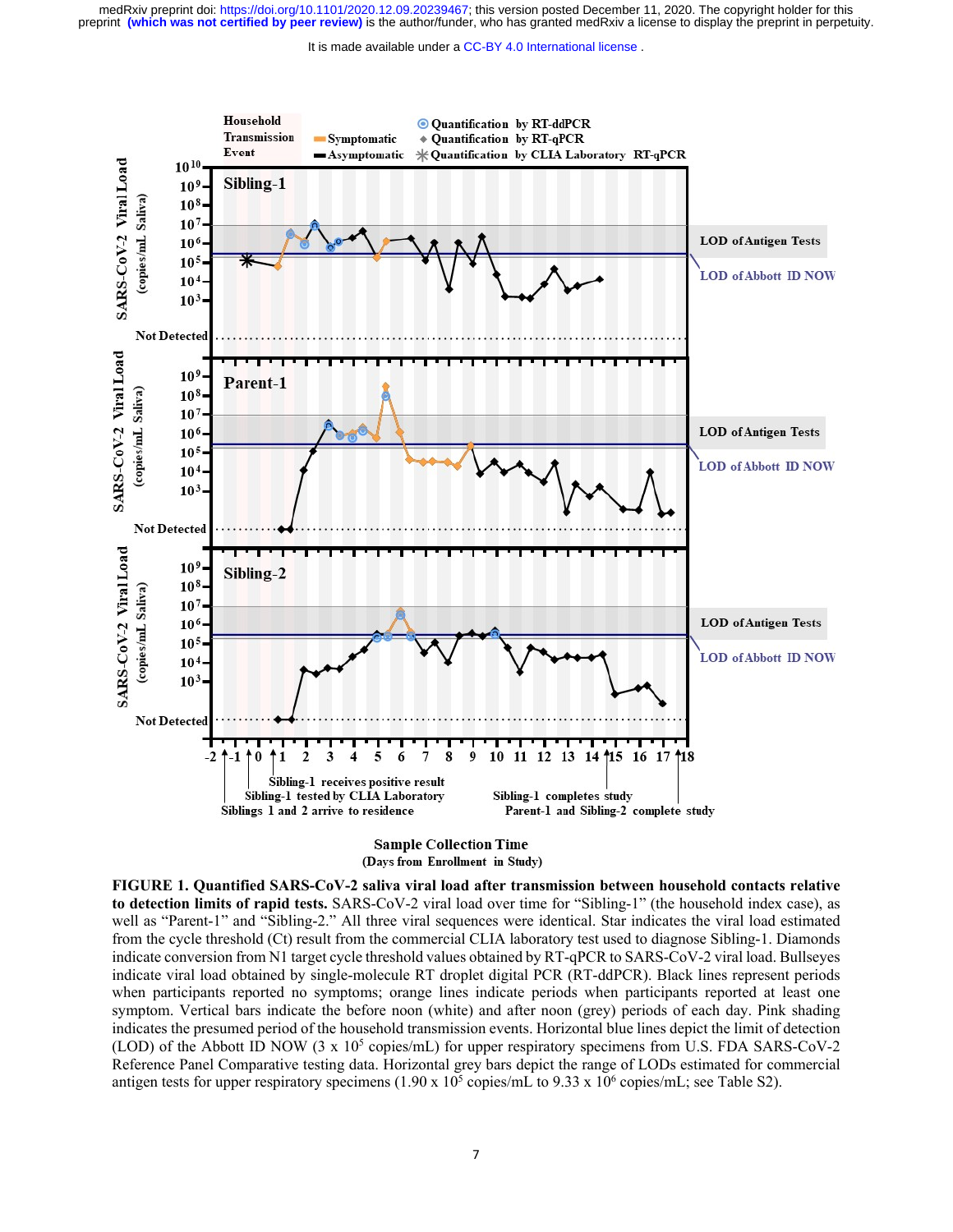It is made available under a CC-BY 4.0 International license.

# **DATA AVAILABILITY**

Raw Ct values and calculated viral loads are available at CaltechDATA, https://data.caltech.edu/records/1702

# **COMPETING INTERESTS STATEMENT**

The authors report grants from the Bill & Melinda Gates Foundation (to RFI) and the Jacobs Institute for Molecular Engineering for Medicine (to RFI), as well as a Caltech graduate fellowship (to MMC), two National Institutes of Health Biotechnology Leadership Pre-doctoral Training Program (BLP) fellowships (to MKP and JTB) from Caltech's Donna and Benjamin M. Rosen Bioengineering Center (T32GM112592), and a National Institutes of Health NIGMS Predoctoral Training Grant (GM008042) (to AW) during the course of the study. Dr. Ismagilov is a co-founder, consultant, and a director and has stock ownership and received personal fees from Talis Biomedical Corp., outside the submitted work. In addition, Dr. Ismagilov is an inventor on a series of patents licensed to Bio-Rad Laboratories Inc. in the context of ddPCR, with royalties paid.

# **FUNDING**

This study is based on research funded in part by the Bill & Melinda Gates Foundation. The findings and conclusions contained within are those of the authors and do not necessarily reflect positions or policies of the Bill & Melinda Gates Foundation. This work was also funded by the Jacobs Institute for Molecular Engineering for Medicine. AW is supported by an NIH NIGMS Predoctoral Training Grant (GM008042); MMC is supported by a Caltech Graduate Student Fellowship; and MP and JTB are each partially supported by National Institutes of Health Biotechnology Leadership Pre-doctoral Training Program (BLP) fellowships from Caltech's Donna and Benjamin M. Rosen Bioengineering Center (T32GM112592).

#### **ACKNOWLEDGEMENTS**

We thank Lauriane Quenee, Junie Hildebrandt, Grace Fisher-Adams, RuthAnne Bevier, Chantal D'Apuzzo, Ralph Adolphs, Victor Rivera, Steve Chapman, Gary Waters, Leonard Edwards, and Shannon Yamashita for their assistance and advice on study implementation or administration. We thank Jessica Leong, Jessica Slagle, and Angel Navarro for volunteering their time to help with this study. We thank Kissler et al. for making their data publicly available to the community. We thank Maira Phelps, Lienna Chan, Lucy Li and Amy Kistler at the Chan Zuckerberg Biohub for performing SARS-CoV-2 sequencing. We thank Jennifer Fulcher, Debika Bhattacharya and Matthew Bidwell Goetz for their ideas on potential study populations and early study design. We thank Martin Hill, Alma Sanchez, Scott Kim, Debbie Noble, Nina Paddock, Whitney Harrison, and Stu Miller for their support with recruitment. We thank Allison Rhines, Karen Heichman, and Dan Wattendorf for valuable discussion and guidance. Finally, we thank all the Pasadena Public Health Department case investigators and contact tracers for their efforts in study recruitment and their work in the pandemic response.

# **SUPPLEMENTARY MATERIALS**

Supplemental Tables 1-2 Supplemental Figures 1-2 Supplemental References Contributions of Non-Corresponding Authors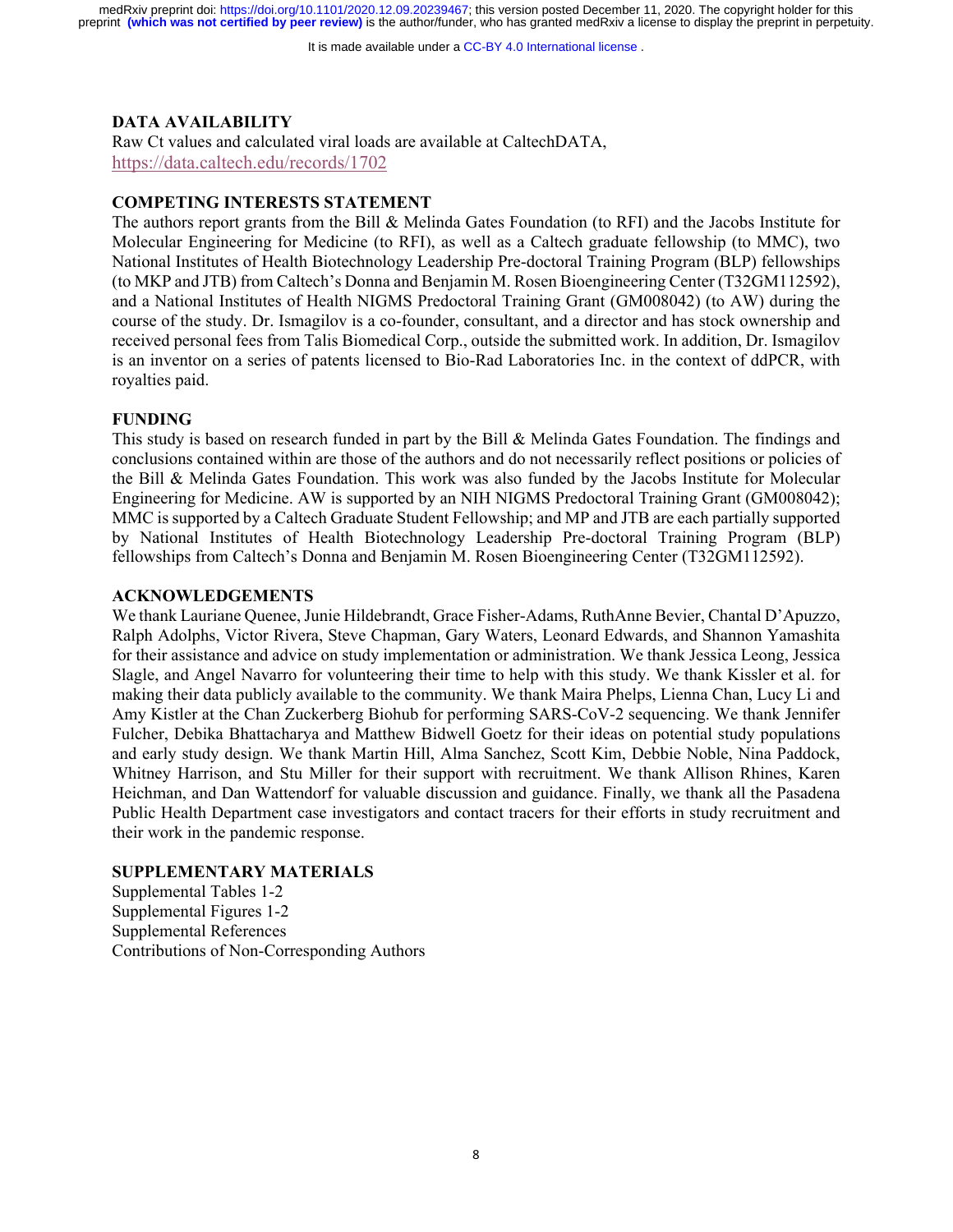# **REFERENCES**

- 1 CSSE. *COVID-19 Dashboard by the Center for Systems Science and Engineering (CSSE) at Johns Hopkins University (JHU)*, https://gisanddata.maps.arcgis.com/apps/opsdashboard/ index.html#/bda7594740fd40299423467b48e9ecf6 (2020).
- 2 Arons, M. M. *et al.* Presymptomatic SARS-CoV-2 Infections and Transmission in a Skilled Nursing Facility. *New England Journal of Medicine* **382**, 2081-2090, doi:10.1056/NEJMoa2008457 (2020).
- 3 Gandhi, M., Yokoe, D. S. & Havlir, D. V. Asymptomatic Transmission, the Achilles' Heel of Current Strategies to Control Covid-19. *New England Journal of Medicine* **382**, 2158-2160, doi:10.1056/NEJMe2009758 (2020).
- 4 Richmond, C. S., Sabin, A. P., Jobe, D. A., Lovrich, S. D. & Kenny, P. A. SARS-CoV-2 sequencing reveals rapid transmission from college student clusters resulting in morbidity and deaths in vulnerable populations. *medRxiv*, doi:10.1101/2020.10.12.20210294 (2020).
- 5 Shi, Q. *et al.* Effective control of SARS-CoV-2 transmission in Wanzhou, China. *Nature Medicine*, doi:10.1038/s41591-020-01178-5 (2020).
- 6 Wei WE *et al.* Presymptomatic Transmission of SARS-CoV-2 Singapore, January 23–March 16, 2020. *MMWR. Morbidity and mortality weekly report* **69**, 411–415, doi:http://dx.doi.org/10.15585/mmwr.mm6914e1 (2020).
- 7 Kimball A, Hatfield KM, Arons M & et al. Asymptomatic and Presymptomatic SARS-CoV-2 Infections in Residents of a Long-Term Care Skilled Nursing Facility — King County, Washington, March 2020. *MMWR. Morbidity and mortality weekly report* **69**, doi:http://dx.doi.org/10.15585/mmwr.mm6913e1 (2020).
- 8 Pringle JC, Leikauskas J, Ransom-Kelley S & et al. COVID-19 in a Correctional Facility Employee Following Multiple Brief Exposures to Persons with COVID-19 — Vermont, July– August 2020. *MMWR. Morbidity and mortality weekly report* **69**, 1569–1570, doi:http://dx.doi.org/10.15585/mmwr.mm6943e1 (2020).
- 9 Atrubin D, Wiese M & Bohinc B. An Outbreak of COVID-19 Associated with a Recreational Hockey Game — Florida, June 2020. *MMWR. Morbidity and mortality weekly report* **69**, 1492– 1493, doi:http://dx.doi.org/10.15585/mmwr.mm6941a4 (2020).
- 10 Teran RA, Ghinai I, Gretsch S & et al. COVID-19 Outbreak Among a University's Men's and Women's Soccer Teams — Chicago, Illinois, July–August 2020. *MMWR. Morbidity and mortality weekly report* **69**, 1591–1594, doi:http://dx.doi.org/10.15585/mmwr.mm6943e5 (2020).
- 11 Lewis M, Sanchez R, Auerbach S & et al. COVID-19 Outbreak Among College Students After a Spring Break Trip to Mexico — Austin, Texas, March 26–April 5, 2020. *MMWR. Morbidity and mortality weekly report* **69**, 830-835, doi:http://dx.doi.org/10.15585/mmwr.mm6926e1 (2020).
- 12 Pray IW, Gibbons-Burgener SN, Rosenberg AZ & et al. COVID-19 Outbreak at an Overnight Summer School Retreat ― Wisconsin, July–August 2020. *MMR Morbidity and mortality weekly report* **69**, 1600-1604, doi:http://dx.doi.org/10.15585/mmwr.mm6943a4 (2020).
- 13 Dora AV, Winnett A, Jatt LP & et al. Universal and Serial Laboratory Testing for SARS-CoV-2 at a Long-Term Care Skilled Nursing Facility for Veterans — Los Angeles, California, 2020. *MMWR. Morbidity and mortality weekly report* **69**, 651–655, doi:http://dx.doi.org/10.15585/mmwr.mm6921e1 (2020).
- 14 CDC. Investigating a COVID-19 Case. (2020). https://www.cdc.gov/coronavirus/2019 ncov/php/contact-tracing/contact-tracing-plan/investigating-covid-19-case.html